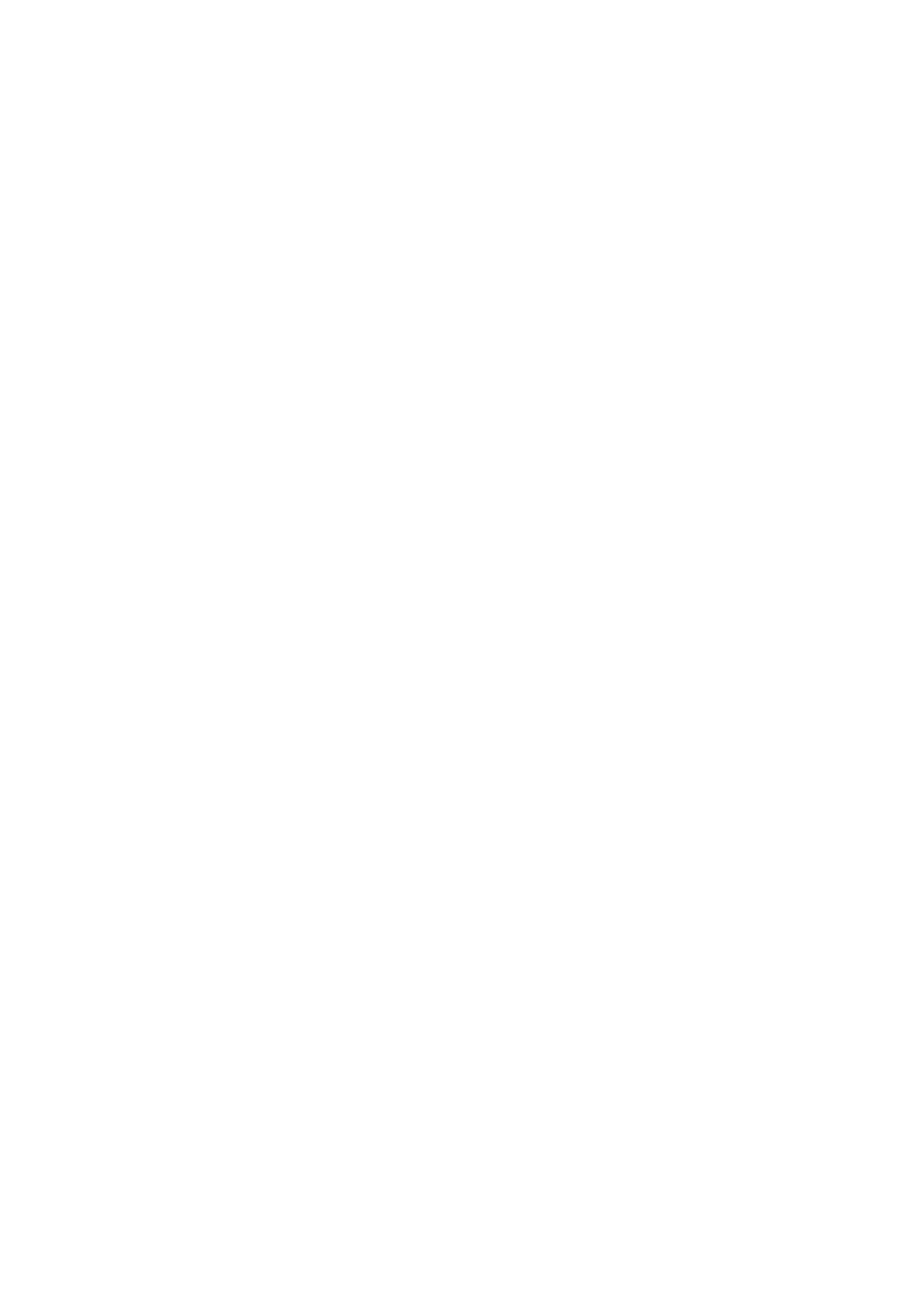# **TABLE OF CONTENTS 21 OCTOBER 2021**

|    | <b>Business</b><br>Page No. |                                                                                             |    |
|----|-----------------------------|---------------------------------------------------------------------------------------------|----|
|    |                             |                                                                                             |    |
| 1. |                             | <b>Meeting Conduct</b>                                                                      | 5  |
|    | 1.1                         | <b>Apologies</b>                                                                            | 5  |
|    |                             | 1.2 Conflict of Interest Declarations                                                       | 5  |
|    | 1.3                         | <b>Confirmation of Minutes</b>                                                              | 5  |
|    | 1.4                         | <b>Public Participation</b>                                                                 | 5  |
|    | 1.5                         | Items not on the Agenda                                                                     | 6  |
| 2. |                             | <b>Reports</b>                                                                              | 7  |
|    | 3.1                         | <b>Current and Upcoming Consultations and Engagements</b>                                   | 7  |
|    | 3.2 <sub>2</sub>            | <b>Forward Programme</b>                                                                    | 9  |
|    | 3.3                         | <b>Resource Consent applications and approvals for 30</b><br>august 2021 to 13 October 2021 | 11 |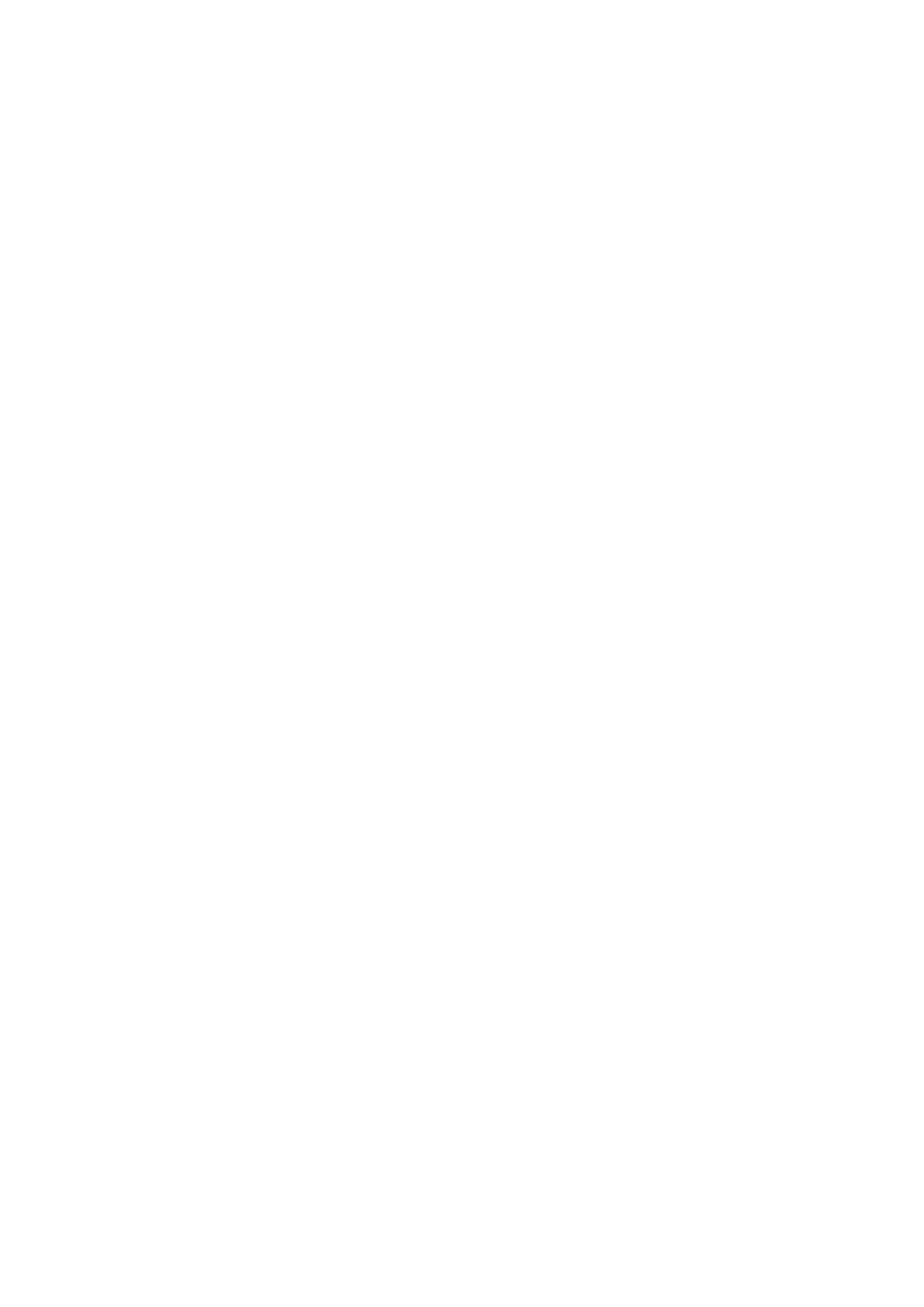# <span id="page-4-0"></span>**1. Meeting Conduct**

## **1.1 Karakia**

The Chairperson will open the meeting with a karakia.

| Whakataka te hau ki te uru,   | Cease oh winds of the west               |
|-------------------------------|------------------------------------------|
| Whakataka te hau ki te tonga. | and of the south                         |
| Kia mākinakina ki uta,        | Let the bracing breezes flow,            |
| Kia mātaratara ki tai.        | over the land and the sea.               |
| E hī ake ana te atākura.      | Let the red-tipped dawn come             |
| He tio, he huka, he hauhū.    | with a sharpened edge, a touch of frost, |
| Tihei Mauri Ora!              | a promise of a glorious day              |

At the appropriate time, the following karakia will be read to close the meeting.

| Unuhia, unuhia, unuhia ki te uru tapu nui  | Draw on, draw on                      |
|--------------------------------------------|---------------------------------------|
| Kia wātea, kia māmā, te ngākau, te tinana, | Draw on the supreme sacredness        |
| te wairua                                  | To clear, to free the heart, the body |
| I te ara takatū                            | and the spirit of mankind             |
| Koia rā e Rongo, whakairia ake ki runga    | Oh Rongo, above (symbol of peace)     |
| Kia wātea, kia wātea                       | Let this all be done in unity         |
| Āe rā, kua wātea!                          |                                       |

#### <span id="page-4-1"></span>**1. 2 Apologies**

The Chairperson invites notice from members of:

- 1. Leave of absence for future meetings of the Makara/Ohariu Community Board; or
- 2. Apologies, including apologies for lateness and early departure from the meeting, where leave of absence has not previously been granted.

#### <span id="page-4-2"></span>**1. 3 Conflict of Interest Declarations**

Members are reminded of the need to be vigilant to stand aside from decision making when a conflict arises between their role as a member and any private or other external interest they might have.

#### <span id="page-4-3"></span>**1. 4 Confirmation of Minutes**

The minutes of the meeting held on 9 September 2021 will be put to the Makara/Ohariu Community Board for confirmation.

#### <span id="page-4-4"></span>**1. 5 Public Participation**

<span id="page-4-5"></span>A period of at least 10 minutes shall be set aside near the beginning of Makara/Ohariu Community Board meetings to enable members of the public to make statements about any matter on the Agenda for that meeting. The total time set aside for public participation may be extended with the majority agreement of the Board.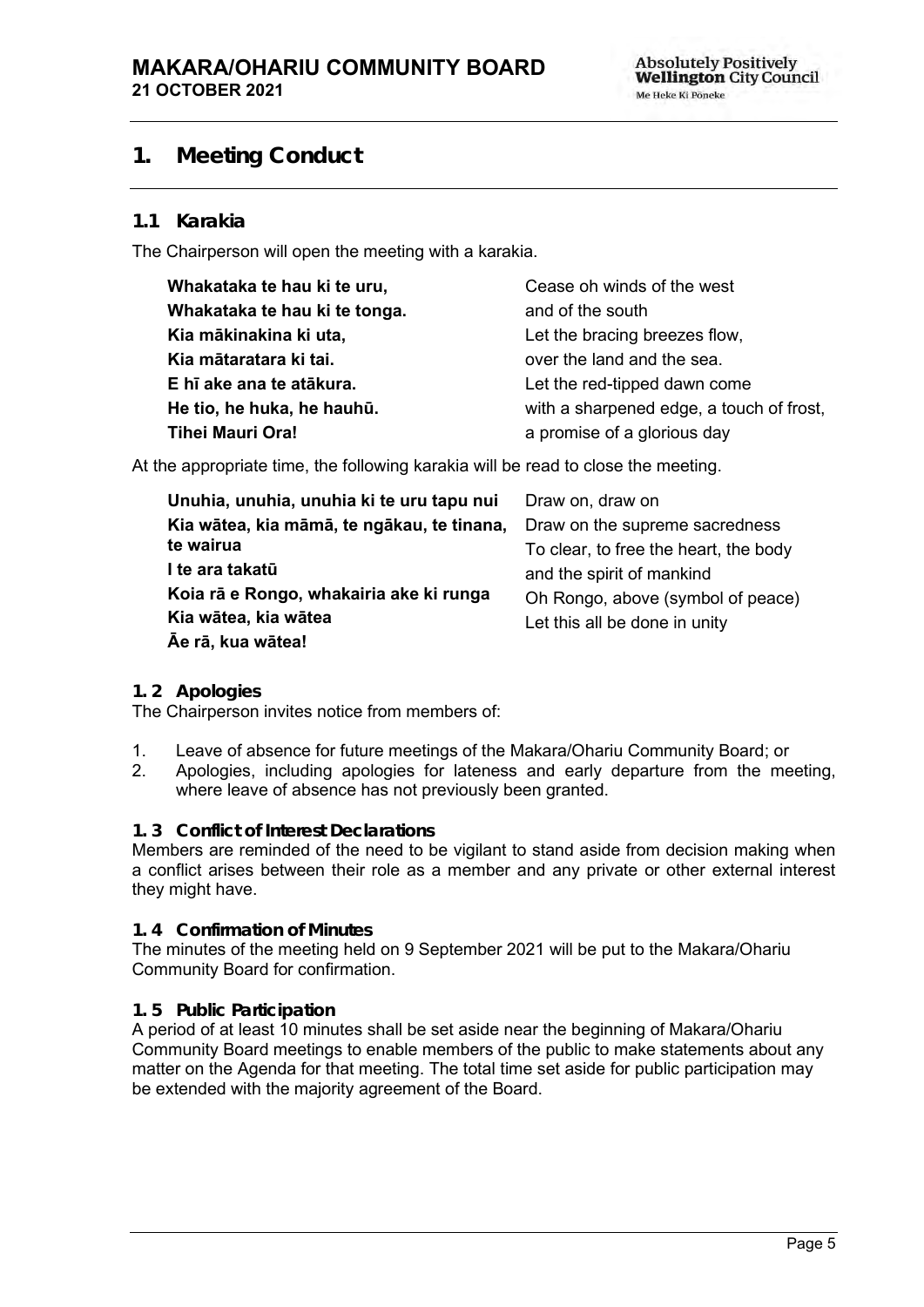## **1. 6 Items not on the Agenda**

A motion relating to any matter not on the Agenda may be made without notice, by the unanimous resolution of the meeting. The Chairperson shall explain to the meeting why the item is not on the agenda and the reason why discussion of the item cannot be delayed until a subsequent meeting.

# **2. Oral Reports**

# **2.1 Transport Update & Oral Presentation**

- Steve Wright, Team Leader will be providing an oral update on Transport
- Tom Chi and Tim Johnstone will be providing an oral update on the draft District Plan.

# **2.2 Member's Update**

Opportunity for the Board members to provide oral updates

# **2.3 Chairperson's Update**

Opportunity for the Chair to provide an oral update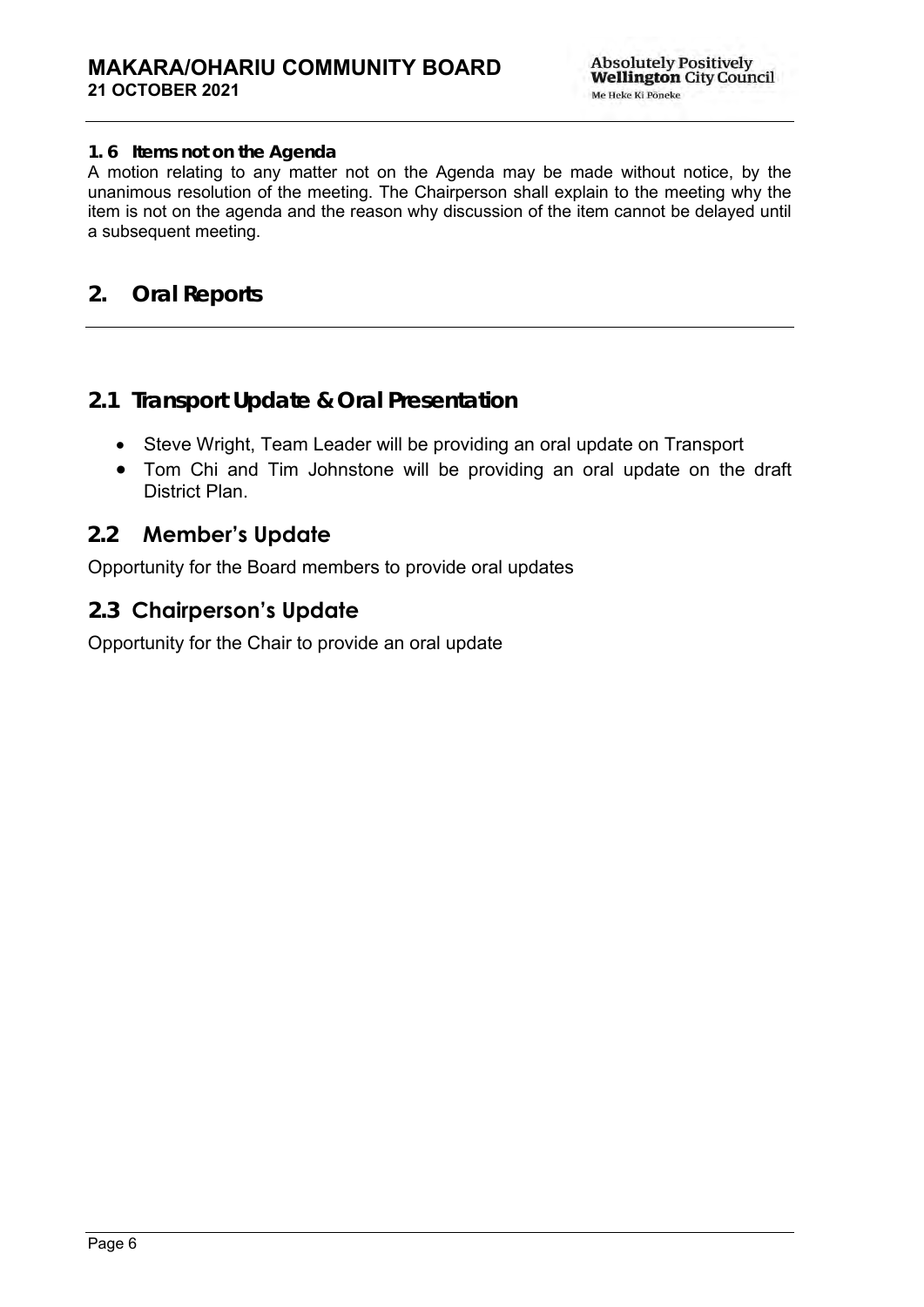# <span id="page-6-1"></span><span id="page-6-0"></span>**3. Reports**

# **CURRENT AND UPCOMING CONSULTATIONS AND ENGAGEMENTS**

#### **Kōrero taunaki Summary of considerations**

#### **Purpose**

1. This report to Makara/Ohariu Community Board provides an update on the current items Council is seeking public feedback on and to advise the Board on upcoming consultations or surveys the Council is undertaking.

#### **Strategic alignment with community wellbeing outcomes and priority areas**

Aligns with the following strategies and priority areas:

|                                                                                                    | $\Box$ Sustainable, natural eco city<br>$\boxtimes$ People friendly, compact, safe and accessible capital city<br>$\boxtimes$ Innovative, inclusive and creative city<br>Dynamic and sustainable economy                                                                                                                                                          |  |  |
|----------------------------------------------------------------------------------------------------|-------------------------------------------------------------------------------------------------------------------------------------------------------------------------------------------------------------------------------------------------------------------------------------------------------------------------------------------------------------------|--|--|
| <b>Strategic alignment</b><br>with priority<br>objective areas from<br>Long-term Plan<br>2021-2031 | $\Box$ Functioning, resilient and reliable three waters infrastructure<br>Affordable, resilient and safe place to live<br>Safe, resilient and reliable core transport infrastructure network<br>$\boxtimes$ Fit-for-purpose community, creative and cultural spaces<br>Accelerating zero-carbon and waste-free transition<br>Strong partnerships with mana whenua |  |  |
| <b>Relevant Previous</b><br>decisions                                                              | Outline relevant previous decisions that pertain to the material being<br>considered in this paper.                                                                                                                                                                                                                                                               |  |  |
| <b>Financial considerations</b>                                                                    |                                                                                                                                                                                                                                                                                                                                                                   |  |  |
| $\boxtimes$ Nil<br>2.                                                                              | Budgetary provision in Annual Plan $/$ $\Box$ Unbudgeted \$X<br>Long-term Plan                                                                                                                                                                                                                                                                                    |  |  |
| <b>Risk</b>                                                                                        |                                                                                                                                                                                                                                                                                                                                                                   |  |  |
| $\boxtimes$ Low                                                                                    | $\Box$ Medium<br>$\Box$ High<br><b>Extreme</b>                                                                                                                                                                                                                                                                                                                    |  |  |
| Author                                                                                             | Claire Barlow, Democracy Advisor                                                                                                                                                                                                                                                                                                                                  |  |  |
| Authoriser                                                                                         | Jennifer Parker, Democracy Services Manager                                                                                                                                                                                                                                                                                                                       |  |  |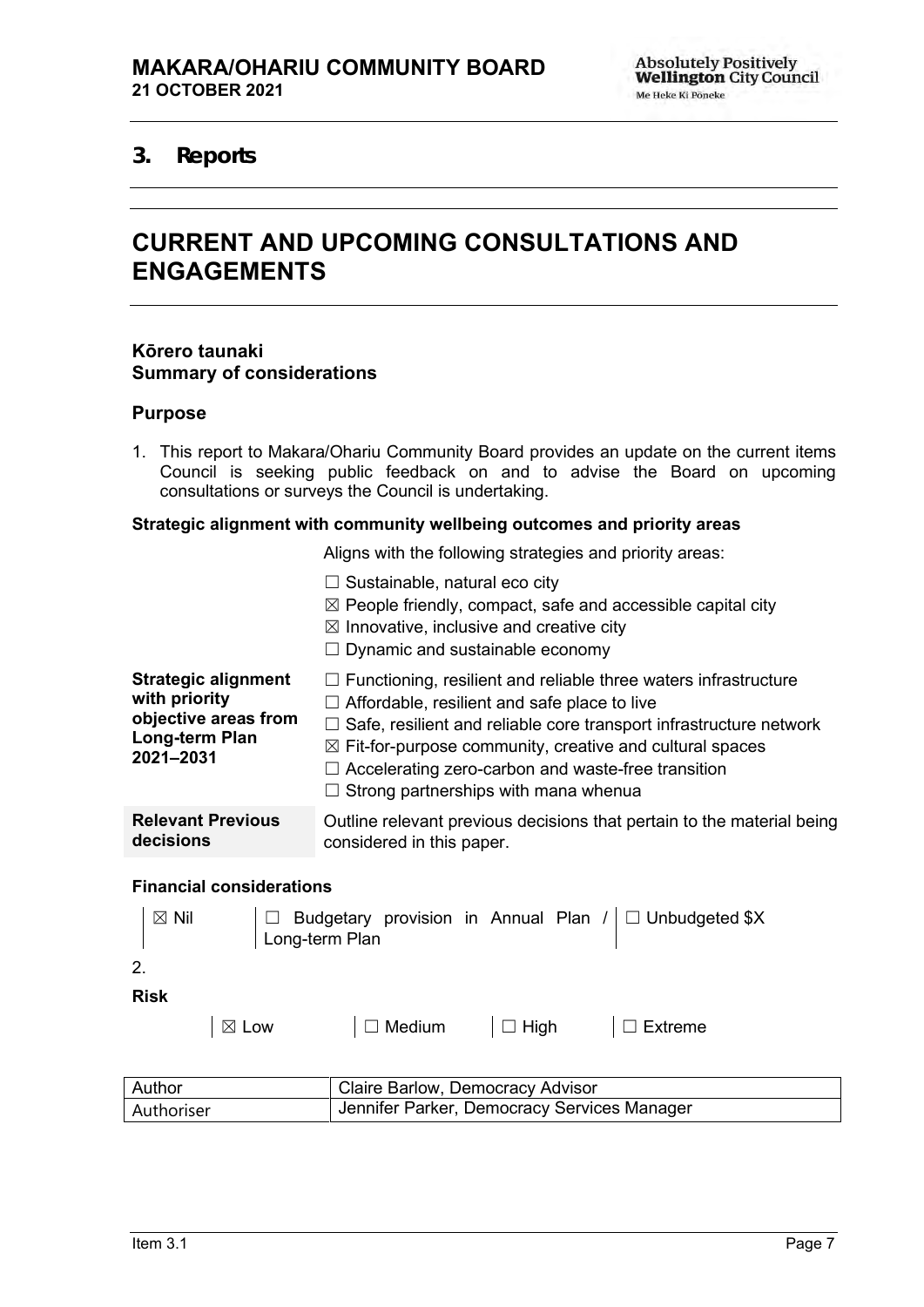## **Taunakitanga Officers' Recommendations**

Officers recommend the following motion

That the Makara/Ohariu Community Board:

1. Receive the information.

# **Whakarāpopoto Executive Summary**

4. The upcoming consultations and engagements are as follows:

Central City Youth Hub This project seeks feedback from teenagers living in Wellington on what they would like the Central City Youth Hub to be called, what it should look like and when it should open. Consultation for this project closes at 5pm on 22 October 2021. Further information on the consultation can be found at this link: [Central City Youth Hub -](https://wellington.govt.nz/have-your-say/public-inputs/feedback/open/central-city-youth-hub) Public Input - [Wellington City Council](https://wellington.govt.nz/have-your-say/public-inputs/feedback/open/central-city-youth-hub)

Further information on the consultations can be found at this link: [Consultations and](https://wellington.govt.nz/have-your-say/consultations)  engagements - [Wellington City Council](https://wellington.govt.nz/have-your-say/consultations)

**Attachments** Nil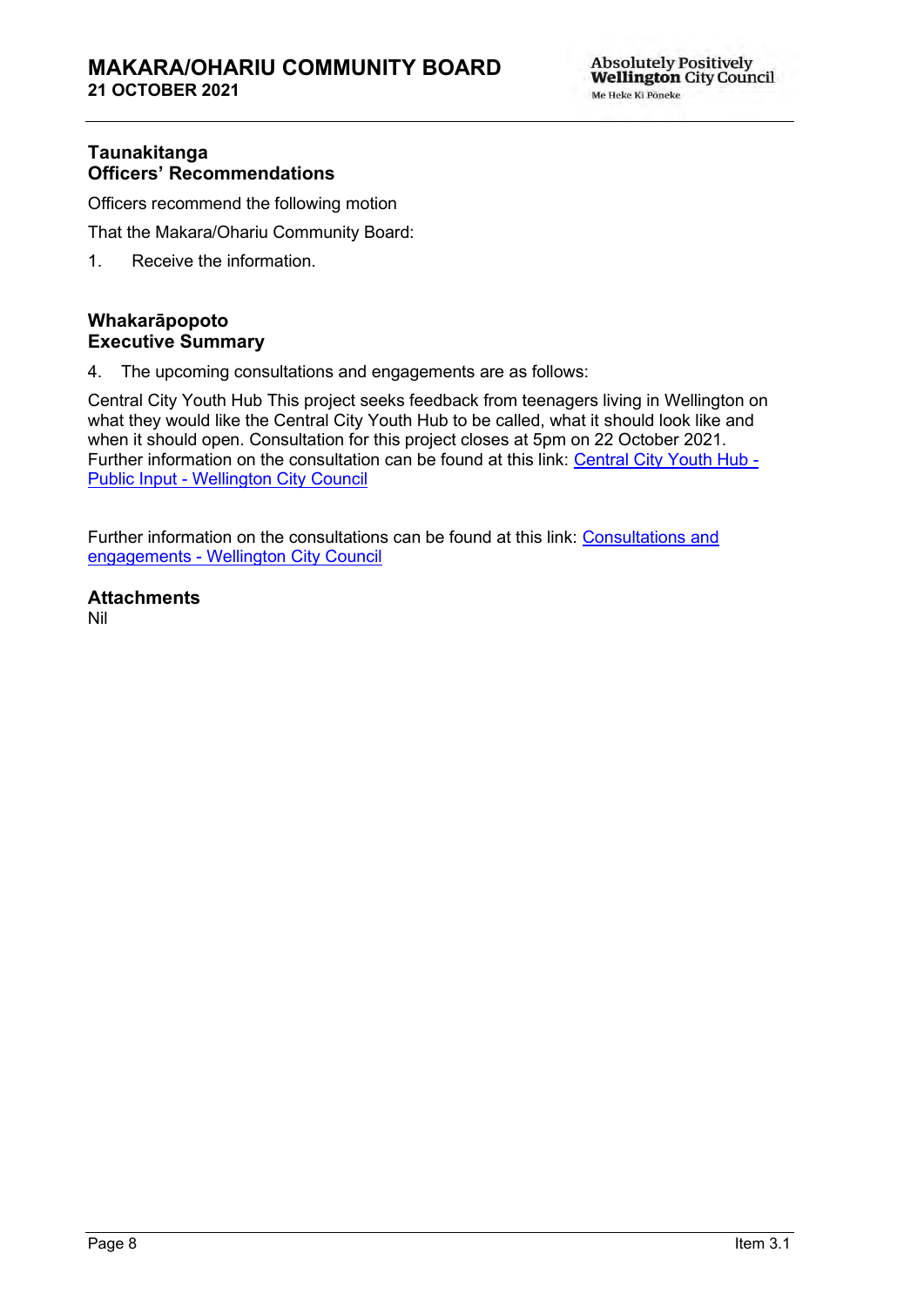# <span id="page-8-0"></span>**FORWARD PROGRAMME**

## **Kōrero taunaki Summary of considerations**

#### **Purpose**

1. The purpose of this report is to provide the Makara/Ohariu Community Board with an update on proposed discussion items for upcoming board meetings.

#### **Strategic alignment with community wellbeing outcomes and priority areas**

Aligns with the following strategies and priority areas:

|                                                                                                    | $\Box$ Sustainable, natural eco city<br>$\Box$ People friendly, compact, safe and accessible capital city<br>$\Box$ Innovative, inclusive and creative city<br>$\Box$ Dynamic and sustainable economy                                                                                                                                                                                    |
|----------------------------------------------------------------------------------------------------|------------------------------------------------------------------------------------------------------------------------------------------------------------------------------------------------------------------------------------------------------------------------------------------------------------------------------------------------------------------------------------------|
| <b>Strategic alignment</b><br>with priority<br>objective areas from<br>Long-term Plan<br>2021-2031 | $\Box$ Functioning, resilient and reliable three waters infrastructure<br>$\Box$ Affordable, resilient and safe place to live<br>$\Box$ Safe, resilient and reliable core transport infrastructure network<br>$\Box$ Fit-for-purpose community, creative and cultural spaces<br>$\Box$ Accelerating zero-carbon and waste-free transition<br>$\Box$ Strong partnerships with mana whenua |
| <b>Relevant Previous</b><br>decisions                                                              | Outline relevant previous decisions that pertain to the material being<br>considered in this paper.                                                                                                                                                                                                                                                                                      |

#### **Financial considerations**

| $ \boxtimes$ Nil | □ Budgetary provision in Annual Plan /   □ Unbudgeted \$X |
|------------------|-----------------------------------------------------------|
|                  | Long-term Plan                                            |
|                  |                                                           |

#### **Risk**

│ ⊠ Low │ □ Medium │ □ High │ □ Extreme

| Author     | Claire Barlow, Democracy Advisor            |
|------------|---------------------------------------------|
| Authoriser | Jennifer Parker, Democracy Services Manager |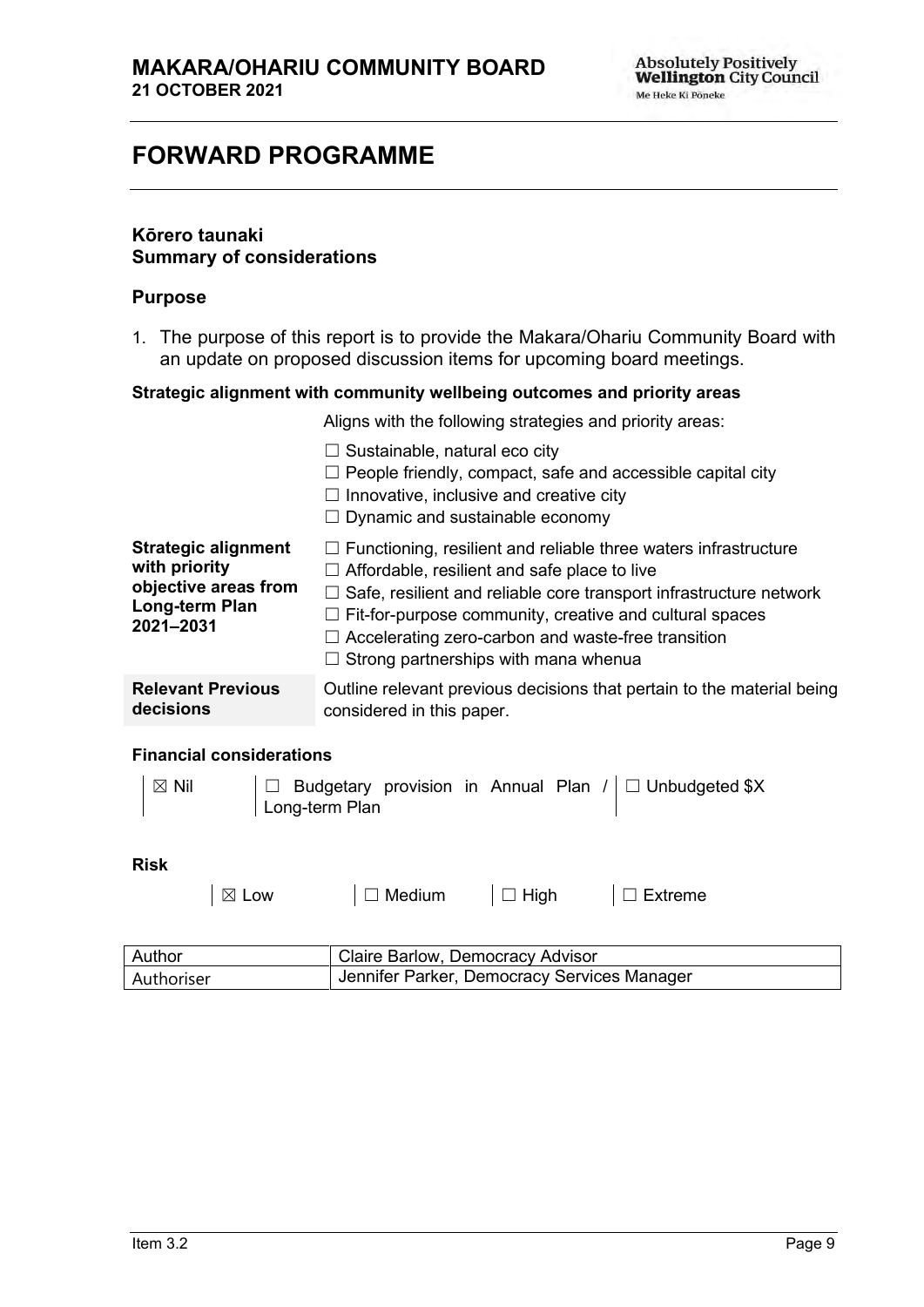# **Taunakitanga Officers' Recommendations**

Officers recommend the following motion

That the Makara/Ohariu Community Board:

- 1. Receive the information.
- 2. Approves the current work programme, subject to any required changes.

## **Whakarāpopoto**

#### **Executive Summary**

## **Thursday 9 December 2021 (Ohariu Hall)**

- 1. Chairperson's report
- 2. Board Members' reports
- 3. Resource Consents
- 4. Transport Update

## **Attachments**

Nil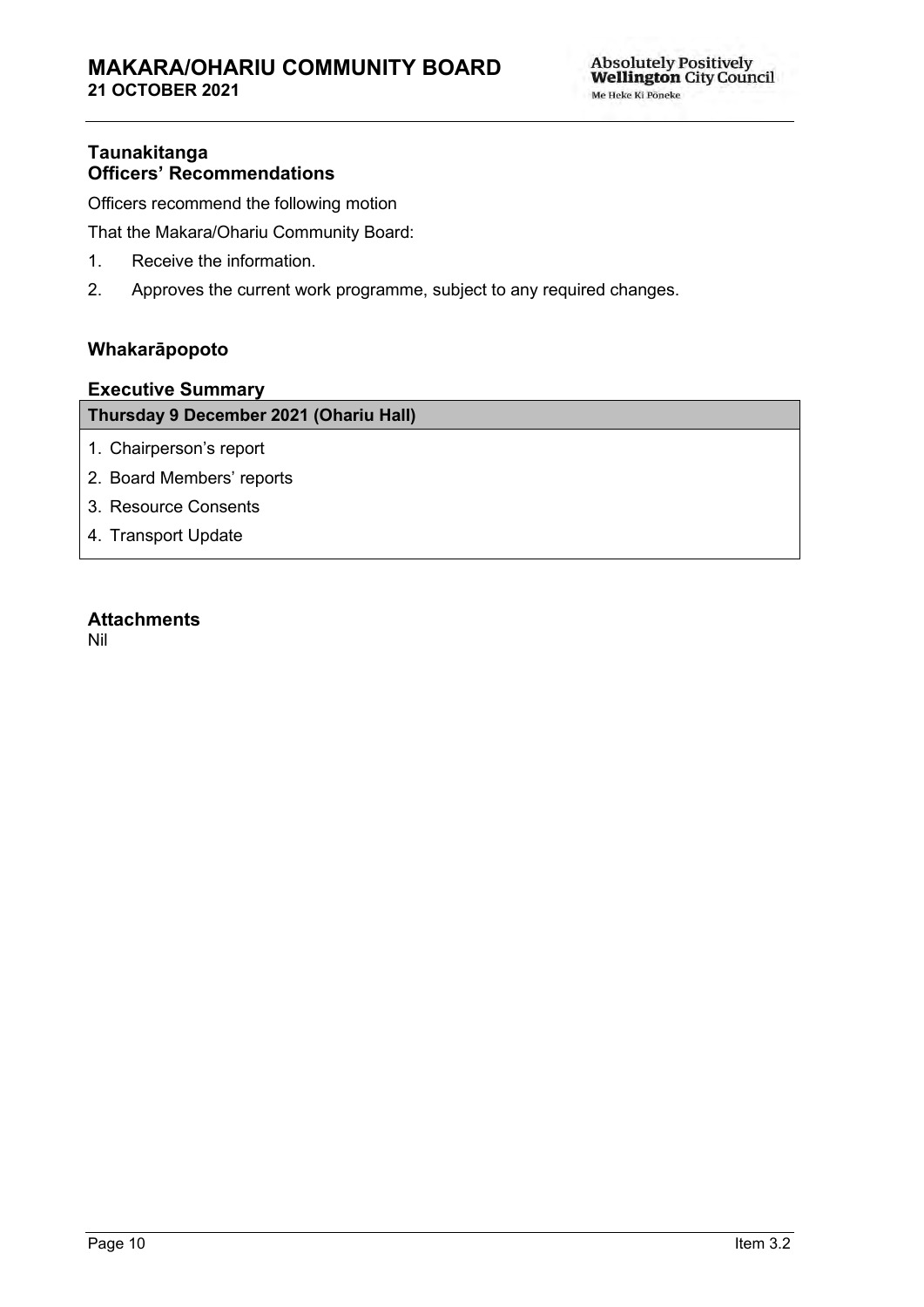# <span id="page-10-0"></span>**RESOURCE CONSENT APPLICATIONS AND APPROVALS FOR 30 AUGUST 2021 TO 13 OCTOBER 2021**

## **Kōrero taunaki**

## **Summary of considerations**

#### **Purpose**

1. This report to Makara/Ohariu Community Board is to advise the Board of resource consents lodged and decisions on Land Use and Subdivision resource consent applications in Makara and Ohariu.

#### **Strategic alignment with community wellbeing outcomes and priority areas**

Aligns with the following strategies and priority areas:

 $\Box$  Sustainable, natural eco city  $\Box$  People friendly, compact, safe and accessible capital city  $\Box$  Innovative, inclusive and creative city ☐ Dynamic and sustainable economy **Strategic alignment with priority objective areas from Long-term Plan 2021–2031**  ☐ Functioning, resilient and reliable three waters infrastructure  $\Box$  Affordable, resilient and safe place to live  $\Box$  Safe, resilient and reliable core transport infrastructure network  $\Box$  Fit-for-purpose community, creative and cultural spaces ☐ Accelerating zero-carbon and waste-free transition  $\Box$  Strong partnerships with mana whenua

#### **Financial considerations**

| $\boxtimes$ Nil |                 |  | □ Budgetary provision in Annual Plan /   □ Unbudgeted \$X<br>  Long-term Plan |
|-----------------|-----------------|--|-------------------------------------------------------------------------------|
| 2.              |                 |  |                                                                               |
| <b>Risk</b>     |                 |  |                                                                               |
|                 | $\boxtimes$ Low |  |                                                                               |

3.

| Author     | Nicole Tydda, Manager Customer Service and Business Support |
|------------|-------------------------------------------------------------|
| Authoriser | <b>Bill Stevens, Resource Consents Team Leader</b>          |
|            | Liam Hodgetts, Chief Planning Officer                       |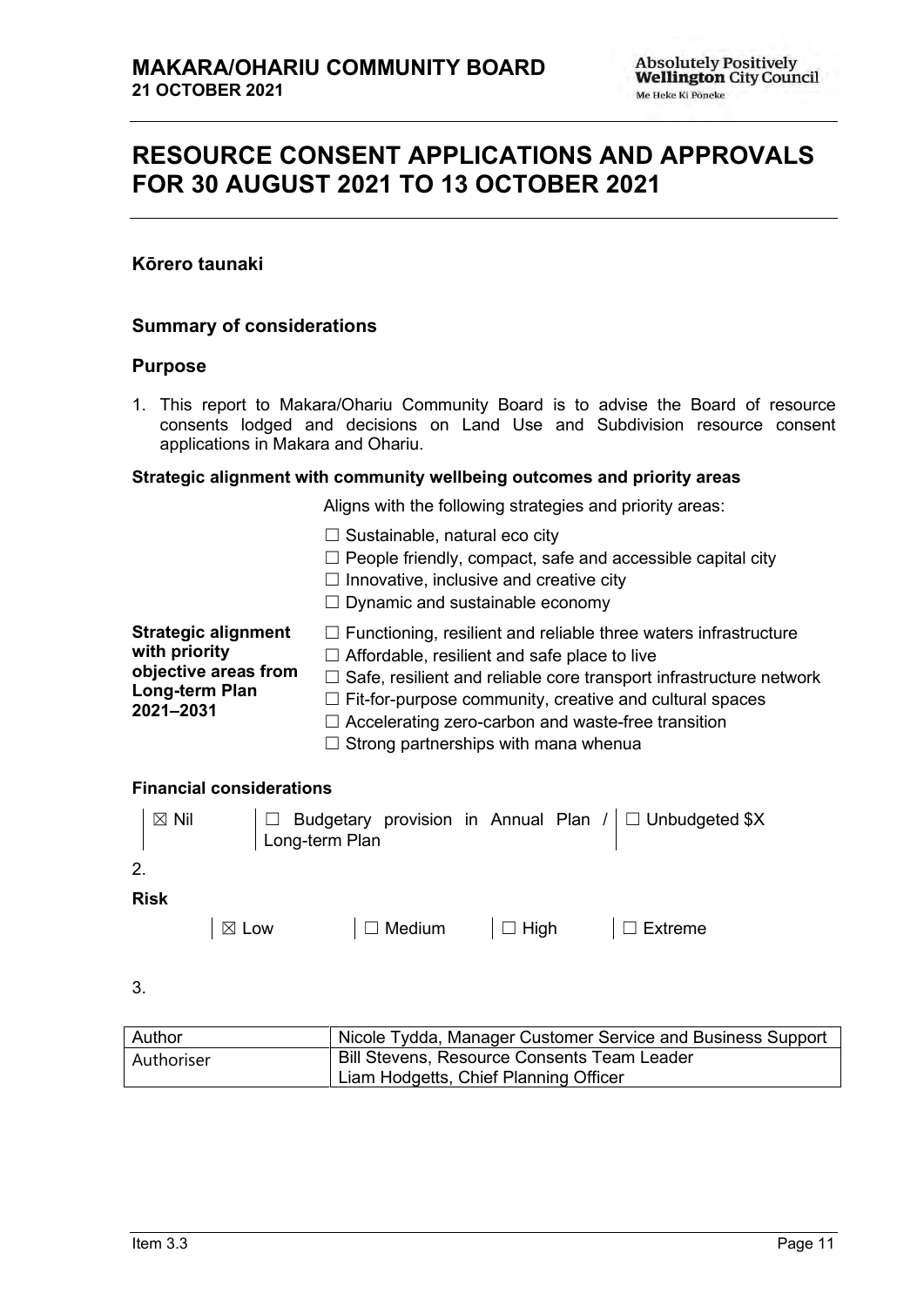## **Taunakitanga Officers' Recommendations**

Officers recommend the following motion

That the Makara/Ohariu Community Board:

1. Receive the information.

#### **Takenga mai**

#### **Background**

- 2. In accordance with an agreement reached with the Makara/Ohariu Community Board, the purpose of this report is to advise the Board of all resource consents lodged, along with decisions made by Officers acting under Delegated Authority, on Land Use and Subdivision resource consent applications.
- 3. This report advises the Community Board of resource consent applications received and approved during the period 30 August 2021 to 13 October 2021.

#### **Kōrerorero**

#### **Discussion**

4. For the period from 30 August 2021 to 13 October 2021, there were four applications received by Council under delegated authority.

| <b>Service</b><br><b>Request</b>                                                                                                      | <b>Address</b>                                                                                             | <b>Applicant</b>             |  |
|---------------------------------------------------------------------------------------------------------------------------------------|------------------------------------------------------------------------------------------------------------|------------------------------|--|
| 499234                                                                                                                                | 415 Makara Road, Makara                                                                                    | <b>Peta and Peter Walker</b> |  |
| Subdivision consent for a two lot fee simple subdivision.                                                                             |                                                                                                            |                              |  |
| 498535                                                                                                                                | 295 Takarau Gorge Road, Ohariu                                                                             | <b>Barend van Biljon</b>     |  |
| Land use consent for earthworks.                                                                                                      |                                                                                                            |                              |  |
| 498756                                                                                                                                | <b>TFS Corporate Trustees Ltd,</b><br>184 Takarau Gorge Road, Ohariu<br><b>Judith-Ann and Gregory Best</b> |                              |  |
| Change of conditions to subdivision and land use consent SR456554 to be able to build<br>slightly outside the approved building site. |                                                                                                            |                              |  |
| 499140                                                                                                                                | 1079 Makara Road, Makara Beach<br><b>Jason Macquet</b>                                                     |                              |  |
| Boundary activity approval for a new deck.                                                                                            |                                                                                                            |                              |  |

5. For the period from 30 August 2021 to 13 October 2021, there were two applications approved under delegated authority.